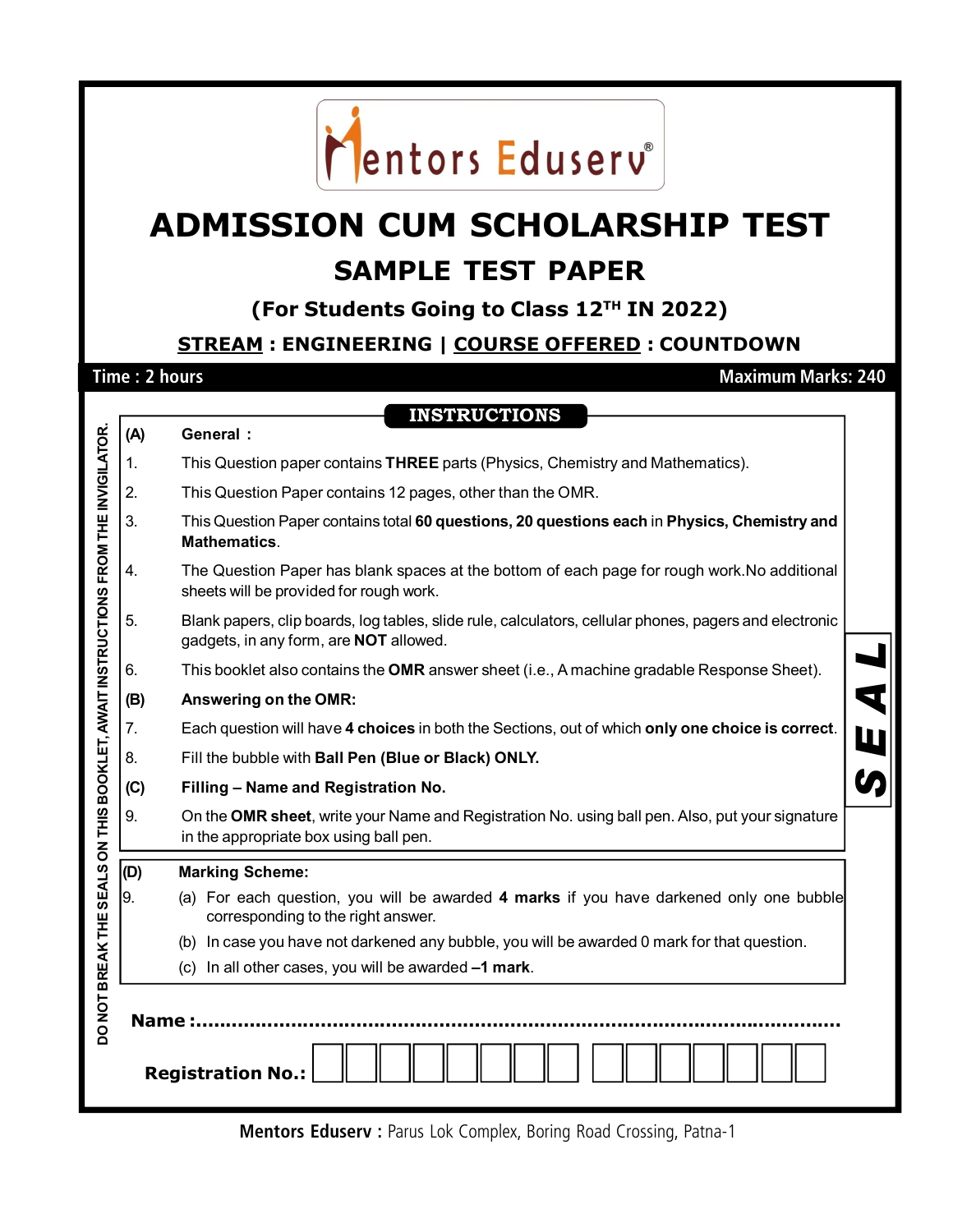

Mentors Eduserv<sup>®</sup>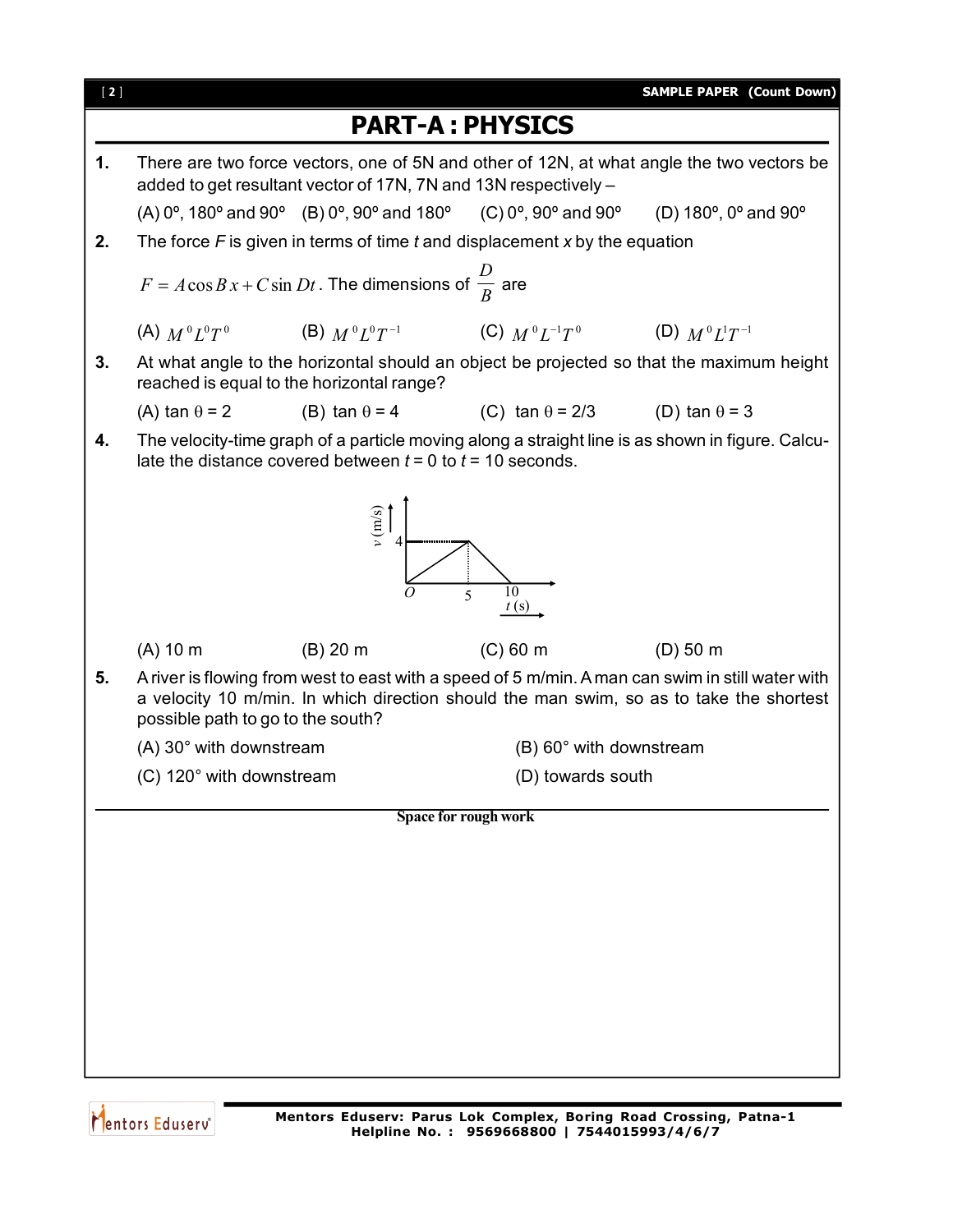

Mentors Eduserv<sup>®</sup>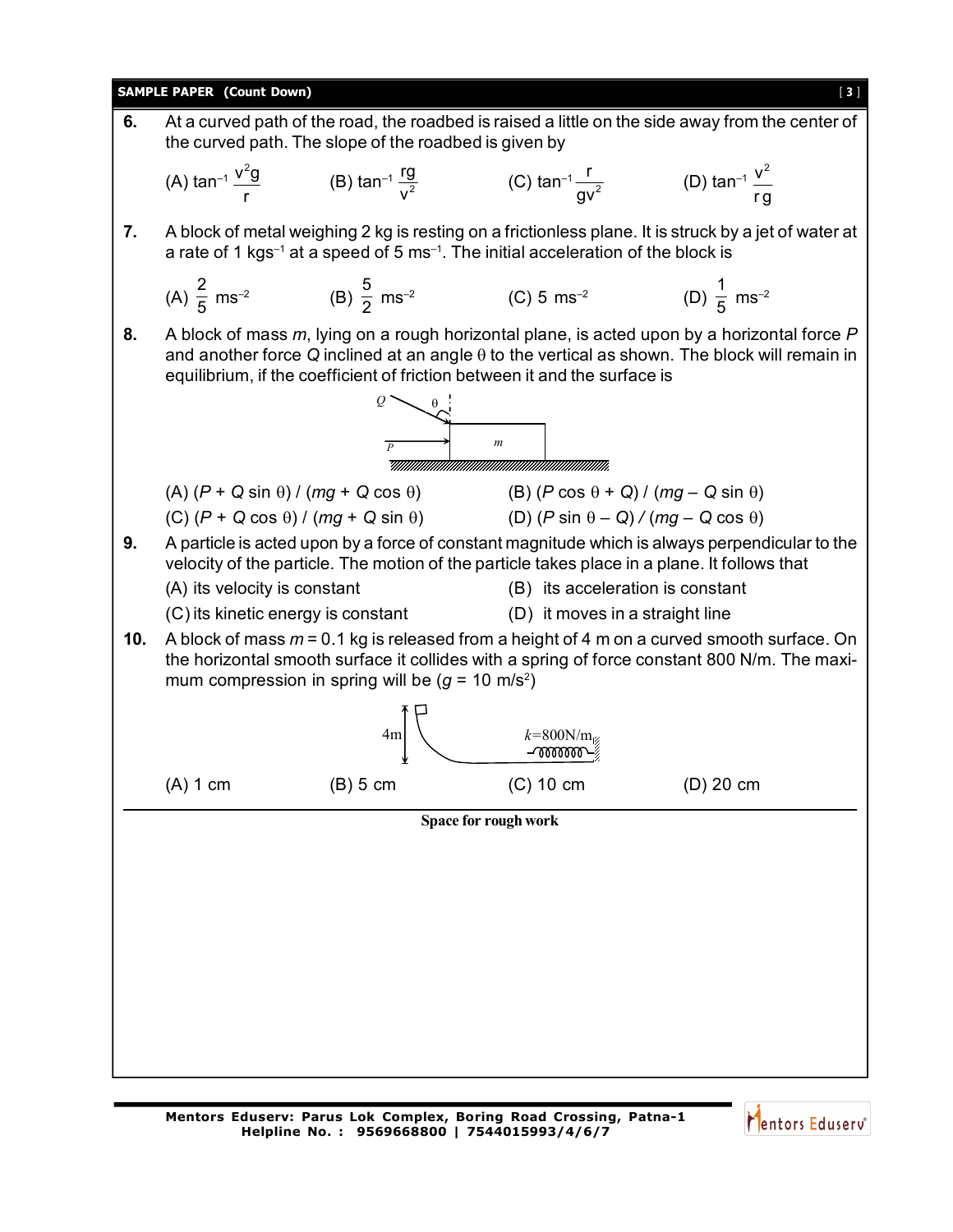

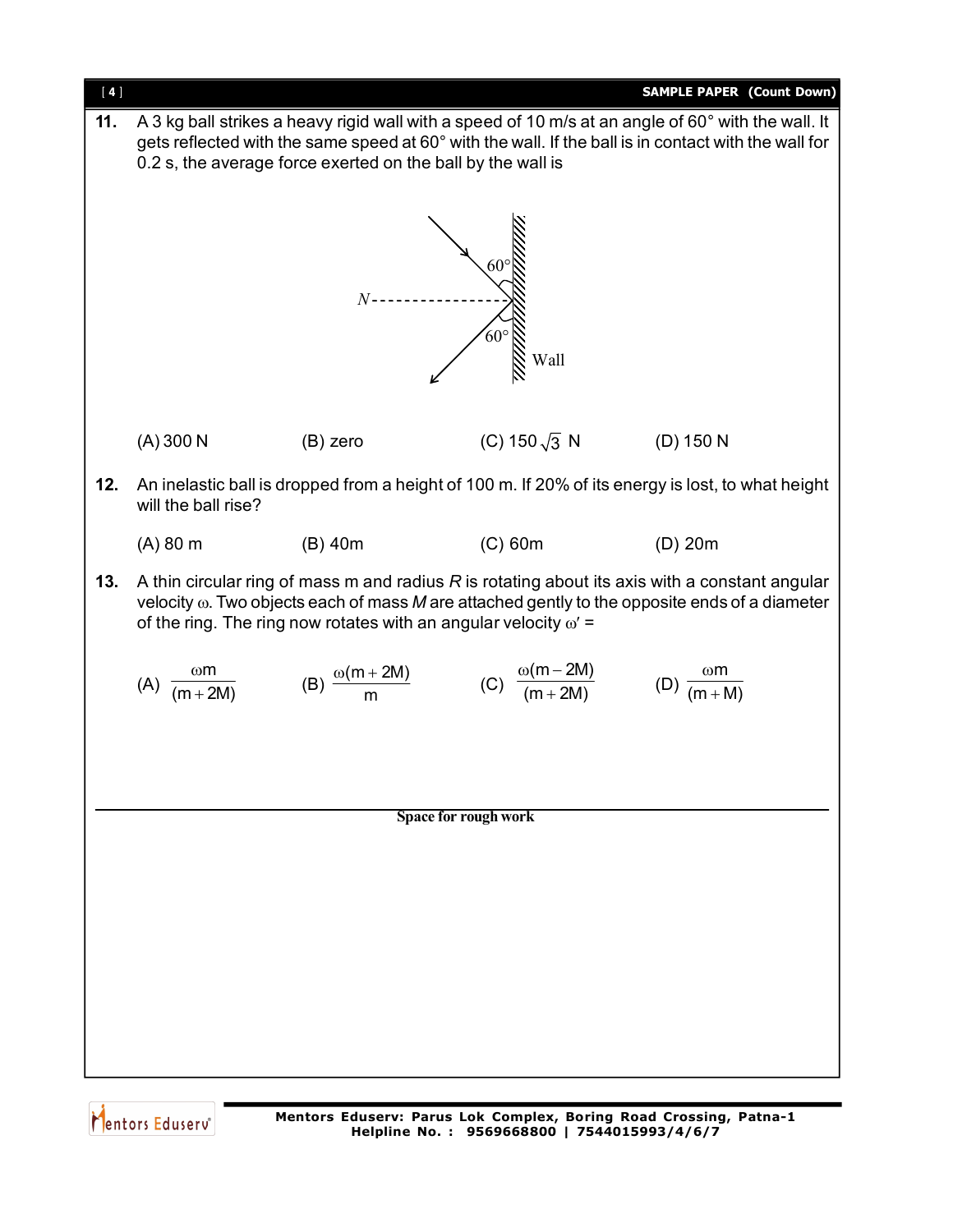## **SAMPLE PAPER (Count Down)** [ **5** ] **Space for rough work 14.** Two spheres each of mass *M* and radius *R*/2 are connected with a massless rod of length *R* as shown in the figure. The moment of inertia of the system about an axis passing through the centre of one of the spheres and perpendicular to the rod is *R*/2 *R*/2  $P \left( \bigcup_{p \in \mathbb{N}} M \right)$  *M*  $\left( \bigcup_{p \in \mathbb{N}} M \right)$ *Y Y R* (A)  $\frac{21}{5}$ MR<sup>2</sup>  $\frac{21}{5}MR^2$  (B)  $\frac{2}{5}MR^2$ 5 (C)  $\frac{5}{2}MR^2$ 2 (D)  $\frac{5}{24}MR^2$ 21 **15.** Two water pipes of diameters 2 cm and 4 cm are connected with the main supply line in sereis.The velocity of flow of water in the pipe of 2 cm diameter is  $(A)$  4 times that in the other pipe 1  $\frac{1}{4}$  times that in the other pipe  $(C)$  2 times that in the other pipe 1  $\frac{1}{2}$  times that in the other pipe **16.** Work done in splitting a drop of water of 1 mm radius into 64 droplets is (Surface tension of water is 72  $\times$  10<sup>–3</sup> J/m<sup>2</sup>)  $(A) 2.0 \times 10^{-6}$  J  $(B) 2.7 \times 10^{-6}$  J  $(C) 4 \times 10^{-6}$  J  $(D) 5.4 \times 10^{-6}$  J

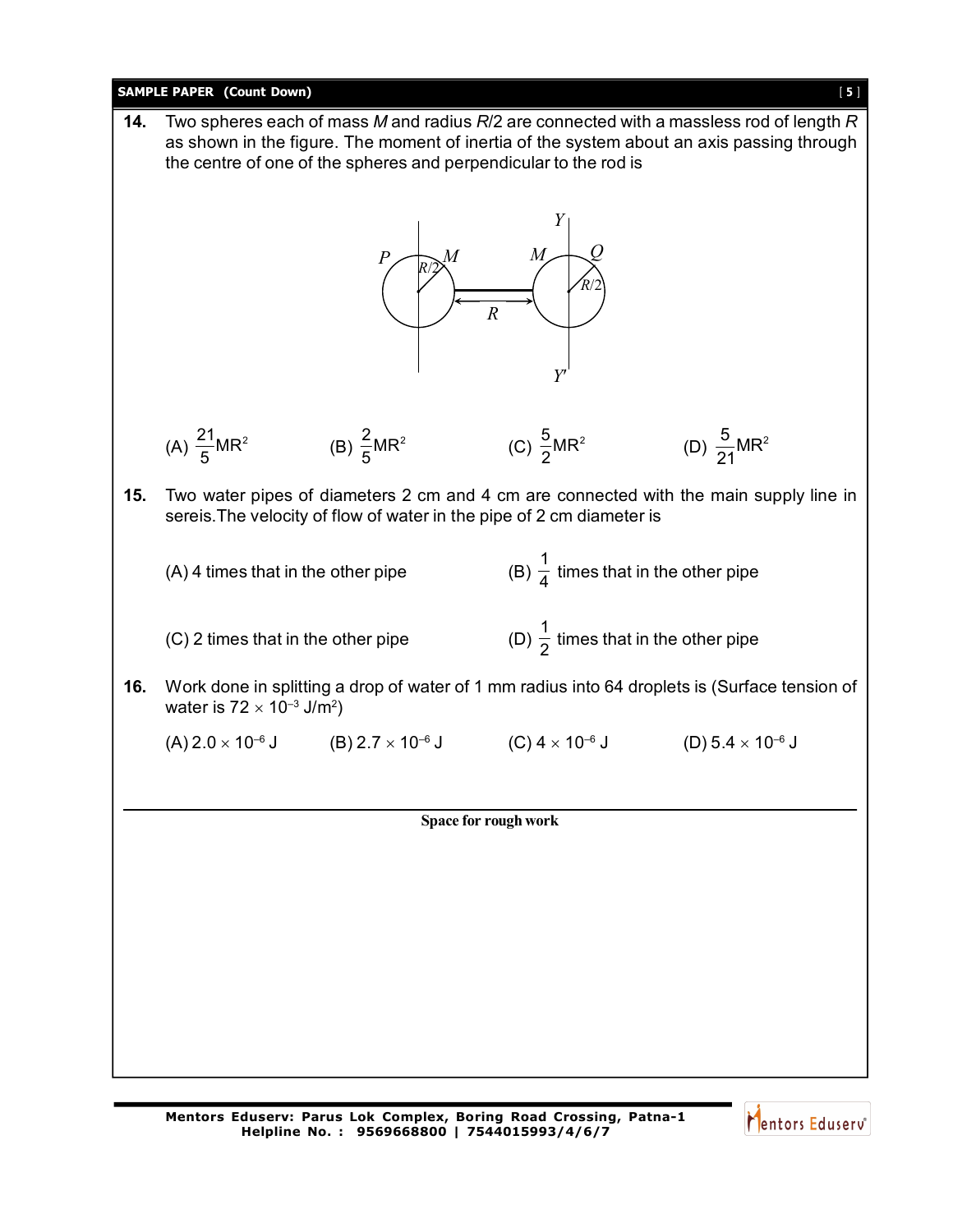

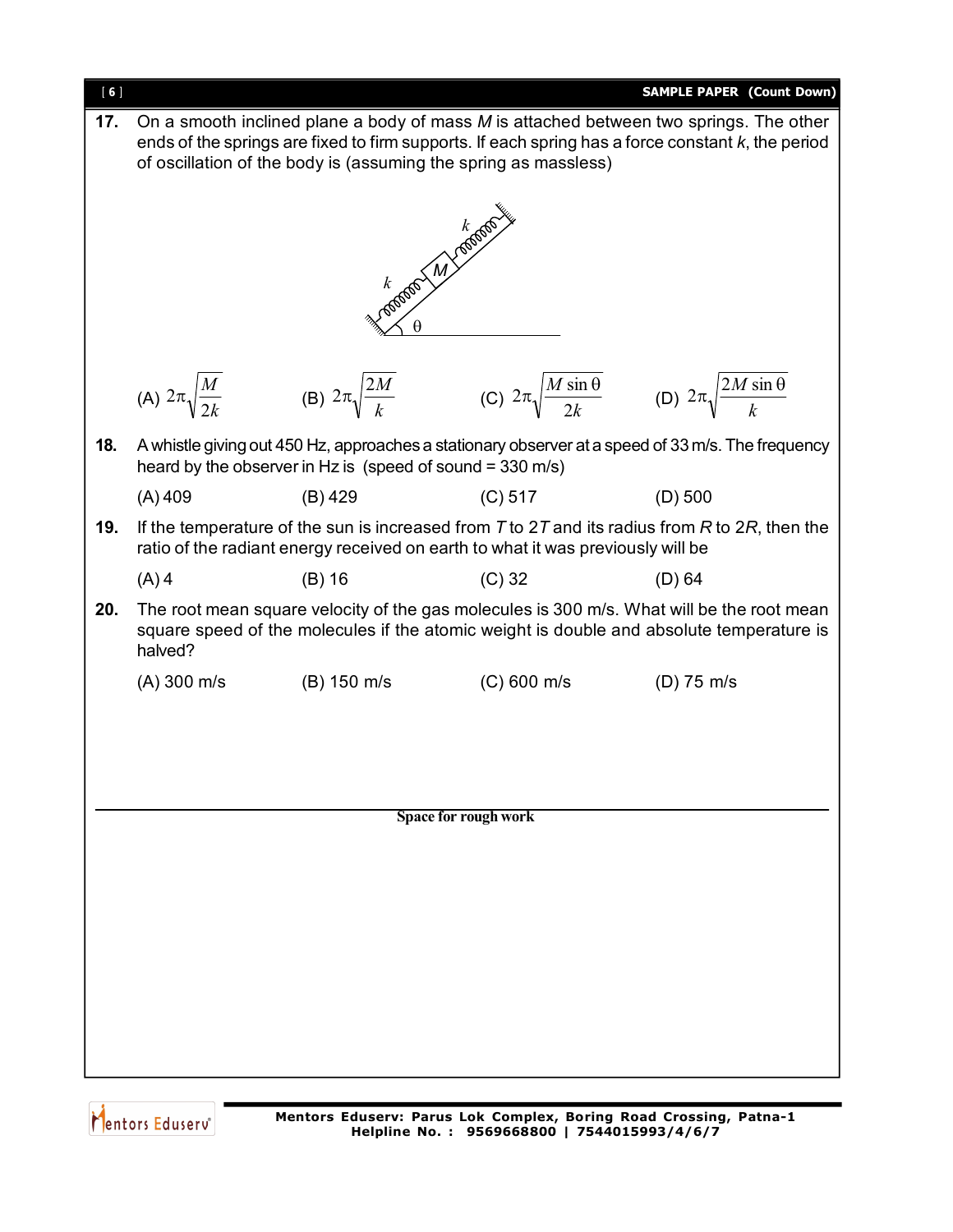|                          | <b>SAMPLE PAPER (Count Down)</b><br>$[7]$                                                                                                                                                                                                                                             |                  |                        |                                                                                         |  |             |                                                                                                 |  |
|--------------------------|---------------------------------------------------------------------------------------------------------------------------------------------------------------------------------------------------------------------------------------------------------------------------------------|------------------|------------------------|-----------------------------------------------------------------------------------------|--|-------------|-------------------------------------------------------------------------------------------------|--|
| <b>PART-B: CHEMISTRY</b> |                                                                                                                                                                                                                                                                                       |                  |                        |                                                                                         |  |             |                                                                                                 |  |
| 21.                      | XeF <sub>6</sub> fluorinates I <sub>2</sub> to IF <sub>7</sub> and liberates Xenon(g). 210 mmol of XeF <sub>6</sub> can yield a maximum                                                                                                                                               |                  |                        |                                                                                         |  |             |                                                                                                 |  |
|                          | of _____ mmol of $IF_7$ <sup>:</sup> $[7XeF_6 + 3I_2 \rightarrow 7Xe + 6IF_7]$                                                                                                                                                                                                        |                  |                        |                                                                                         |  |             |                                                                                                 |  |
|                          | $(A)$ 420                                                                                                                                                                                                                                                                             |                  |                        | $(B)$ 180                                                                               |  | $(C)$ 210   | $(D)$ 245                                                                                       |  |
| 22.                      | N.T.P.                                                                                                                                                                                                                                                                                |                  |                        |                                                                                         |  |             | How many moles of potassium chlorate need to be heated to produce 11.2 litre oxygen at          |  |
|                          |                                                                                                                                                                                                                                                                                       |                  |                        | (A) $\frac{1}{2}$ mol (B) $\frac{1}{3}$ mol (C) $\frac{1}{4}$ mol (D) $\frac{2}{3}$ mol |  |             |                                                                                                 |  |
| 23.                      |                                                                                                                                                                                                                                                                                       |                  |                        | The correct set of quantum numbers for unpaired electrons of chlorine atom is           |  |             |                                                                                                 |  |
|                          |                                                                                                                                                                                                                                                                                       | n                | $\ell$                 | m                                                                                       |  |             |                                                                                                 |  |
|                          |                                                                                                                                                                                                                                                                                       |                  | $1 \quad \blacksquare$ | 0                                                                                       |  |             |                                                                                                 |  |
|                          |                                                                                                                                                                                                                                                                                       | $(A)$ 2<br>(B) 2 | $1 \quad \Box$         | 1                                                                                       |  |             |                                                                                                 |  |
|                          |                                                                                                                                                                                                                                                                                       | $(C)$ 3          | $\mathbf{1}$           | 1                                                                                       |  |             |                                                                                                 |  |
|                          | (D)                                                                                                                                                                                                                                                                                   | 3                | $\mathbf 0$            | 0                                                                                       |  |             |                                                                                                 |  |
| 24.                      |                                                                                                                                                                                                                                                                                       |                  |                        | Which of the following does not characterise X - rays?                                  |  |             |                                                                                                 |  |
|                          | (A) The radiation can ionise gases                                                                                                                                                                                                                                                    |                  |                        |                                                                                         |  |             |                                                                                                 |  |
|                          | (B) It causes ZnS to flurescence                                                                                                                                                                                                                                                      |                  |                        |                                                                                         |  |             |                                                                                                 |  |
|                          | (C) Deflected by electric and magnetic field                                                                                                                                                                                                                                          |                  |                        |                                                                                         |  |             |                                                                                                 |  |
|                          |                                                                                                                                                                                                                                                                                       |                  |                        | (D) have wavelengths shorter than ultraviolet rays                                      |  |             |                                                                                                 |  |
| 25.                      | The root mean square speed of 8 g of He is 300 ms <sup>-1</sup> . Total kinetic energy of He gas is:                                                                                                                                                                                  |                  |                        |                                                                                         |  |             |                                                                                                 |  |
|                          |                                                                                                                                                                                                                                                                                       | (A) 120 J        |                        | (B) 240 J                                                                               |  | $(C)$ 360 J | (D) None of these                                                                               |  |
| 26.                      | Two glass bulbs A and B at same temperature are connected by a very small tube having a<br>stopcock. Bulb A has a volume of 100 cm <sup>3</sup> and contained the gas while bulb B was empty. On<br>opening the stopcock, the pressure fell down to 20%. The volume of the bulb B is. |                  |                        |                                                                                         |  |             |                                                                                                 |  |
|                          |                                                                                                                                                                                                                                                                                       |                  |                        |                                                                                         |  |             | (A) 100 cm <sup>3</sup> (B) 200 cm <sup>3</sup> (C) 250 cm <sup>3</sup> (D) 400 cm <sup>3</sup> |  |
|                          | Space for rough work                                                                                                                                                                                                                                                                  |                  |                        |                                                                                         |  |             |                                                                                                 |  |
|                          |                                                                                                                                                                                                                                                                                       |                  |                        |                                                                                         |  |             |                                                                                                 |  |
|                          |                                                                                                                                                                                                                                                                                       |                  |                        |                                                                                         |  |             |                                                                                                 |  |
|                          |                                                                                                                                                                                                                                                                                       |                  |                        |                                                                                         |  |             |                                                                                                 |  |
|                          |                                                                                                                                                                                                                                                                                       |                  |                        |                                                                                         |  |             |                                                                                                 |  |
|                          |                                                                                                                                                                                                                                                                                       |                  |                        |                                                                                         |  |             |                                                                                                 |  |
|                          |                                                                                                                                                                                                                                                                                       |                  |                        |                                                                                         |  |             |                                                                                                 |  |
|                          |                                                                                                                                                                                                                                                                                       |                  |                        |                                                                                         |  |             |                                                                                                 |  |
|                          |                                                                                                                                                                                                                                                                                       |                  |                        |                                                                                         |  |             |                                                                                                 |  |
|                          |                                                                                                                                                                                                                                                                                       |                  |                        |                                                                                         |  |             |                                                                                                 |  |

Mentors Eduserv<sup>®</sup>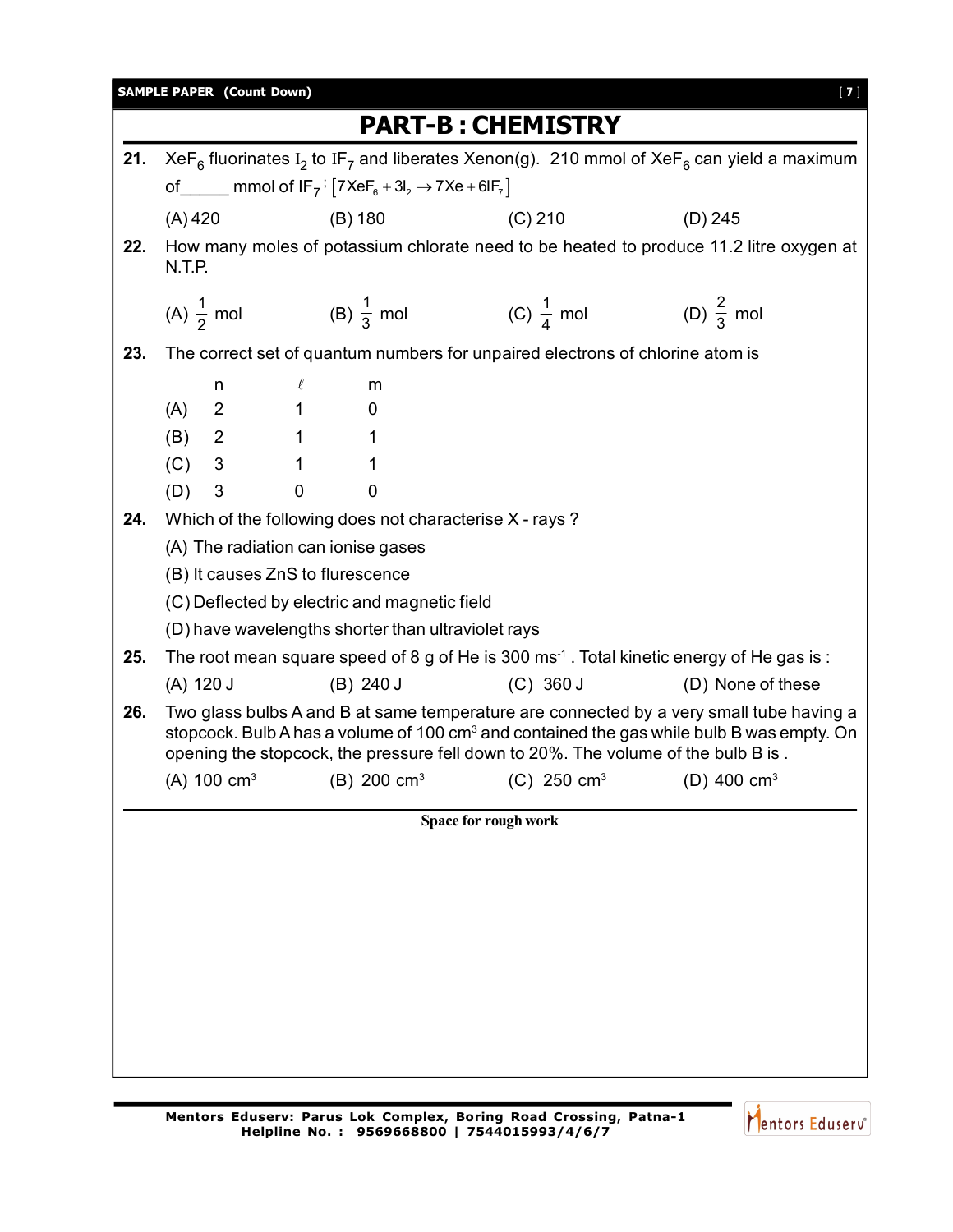| [8] |                                                                  |                                                                                                                                                                                                                                                                   |                                          | <b>SAMPLE PAPER (Count Down)</b>                                                                                                                                                                              |  |  |
|-----|------------------------------------------------------------------|-------------------------------------------------------------------------------------------------------------------------------------------------------------------------------------------------------------------------------------------------------------------|------------------------------------------|---------------------------------------------------------------------------------------------------------------------------------------------------------------------------------------------------------------|--|--|
| 27. |                                                                  | from a volume of 10 L to 20 L at 25° C is                                                                                                                                                                                                                         |                                          | The magnitude of work done in ergs for the reversible expansion of one mole of an ideal gas                                                                                                                   |  |  |
|     |                                                                  | (B) $298 \times 10^7 \times 8.31 \times 2.303 \log 2$<br>(A) $2.303 \times 298 \times 0.082$ log 2                                                                                                                                                                |                                          |                                                                                                                                                                                                               |  |  |
|     | (C) 2.303 $\times$ 298 $\times$ 0.082 log 0.5                    |                                                                                                                                                                                                                                                                   | (D) 2.303 $\times$ 298 $\times$ 2 log 2  |                                                                                                                                                                                                               |  |  |
| 28. |                                                                  |                                                                                                                                                                                                                                                                   |                                          | One mole of an ideal gas expands isothermaly against a constant external pressure of 1 atm<br>from a volume of 10 dm <sup>3</sup> to a volume of 30 dm <sup>3</sup> . Calculate the work by the gas in joules |  |  |
|     | $(A) - 3039 J$                                                   | $(B) -4052 J$                                                                                                                                                                                                                                                     | $(C)$ -1013 J $(D)$ -2026 J              |                                                                                                                                                                                                               |  |  |
| 29. |                                                                  |                                                                                                                                                                                                                                                                   |                                          | consider a gas phase reaction $2SO_2 + O_2 \rightleftharpoons 2SO_3$ . If $P_{SO_2}$ ; $P_{O_2}$ and $P_{SO_3}$ represent Equilibrium                                                                         |  |  |
|     |                                                                  |                                                                                                                                                                                                                                                                   |                                          | partial pressue of respective substance. What will be expression of $K_{p}$ for above reaction?                                                                                                               |  |  |
|     |                                                                  | (A) $\frac{P_{\text{SO}_3}^2}{P_{\text{SO}_2}^2 P_{\text{O}_2}}$ (B) $\frac{P_{\text{SO}_2}^2 P_{\text{O}_2}}{P_{\text{SO}_2}^2}$ (C) $\frac{P_{\text{SO}_2} P_{\text{O}_2}^2}{P_{\text{SO}_2}}$ (D) $\frac{P_{\text{SO}_2}^2 P_{\text{SO}_3}^2}{P_{\text{O}_2}}$ |                                          |                                                                                                                                                                                                               |  |  |
| 30. |                                                                  | What is the equilibrium constant for the reaction?                                                                                                                                                                                                                |                                          | The equilibrium constant (K <sub>c</sub> ) for the reaction $2HC(g) \rightleftharpoons H_2(g) + Cl_2(g)$ is $4 \times 10^{-34}$ at 25°C.                                                                      |  |  |
|     | $\frac{1}{2}H_2(g)+\frac{1}{2}Cl_2(g) \rightleftharpoons HCl(g)$ |                                                                                                                                                                                                                                                                   |                                          |                                                                                                                                                                                                               |  |  |
|     |                                                                  |                                                                                                                                                                                                                                                                   |                                          | (A) $2 \times 10^{-17}$ (B) $2.5 \times 10^{33}$ (C) $5 \times 10^{6}$ (D) None of these                                                                                                                      |  |  |
| 31. |                                                                  | When 0.4 g of NaOH is dissolved in one litre of solution, the pH of the solution is -                                                                                                                                                                             |                                          |                                                                                                                                                                                                               |  |  |
|     | $(A)$ 12                                                         | $(B)$ 2                                                                                                                                                                                                                                                           | $(C)$ 6                                  | $(D)$ 10                                                                                                                                                                                                      |  |  |
| 32. | with 100 mL of 0.8 M KOH, are $-$                                |                                                                                                                                                                                                                                                                   |                                          | The hydrogen ion concentration and pH of the solution made by mixing 100 mL of 1.0 M HNO <sub>3</sub>                                                                                                         |  |  |
|     | $(A)$ [H <sup>+</sup> ] = 0.1 M, pH = 1                          |                                                                                                                                                                                                                                                                   |                                          | $(B)$ [H <sup>+</sup> ] = 0.01 M, pH = 2                                                                                                                                                                      |  |  |
|     | (C) $[H^+] = 1 \times 10^{-12}$ M, pH = 12                       |                                                                                                                                                                                                                                                                   | (D) $[H^+] = 1 \times 10^{-7}$ M, pH = 7 |                                                                                                                                                                                                               |  |  |
|     |                                                                  |                                                                                                                                                                                                                                                                   |                                          |                                                                                                                                                                                                               |  |  |
|     | Space for rough work                                             |                                                                                                                                                                                                                                                                   |                                          |                                                                                                                                                                                                               |  |  |
|     |                                                                  |                                                                                                                                                                                                                                                                   |                                          |                                                                                                                                                                                                               |  |  |
|     |                                                                  |                                                                                                                                                                                                                                                                   |                                          |                                                                                                                                                                                                               |  |  |
|     |                                                                  |                                                                                                                                                                                                                                                                   |                                          |                                                                                                                                                                                                               |  |  |
|     |                                                                  |                                                                                                                                                                                                                                                                   |                                          |                                                                                                                                                                                                               |  |  |
|     |                                                                  |                                                                                                                                                                                                                                                                   |                                          |                                                                                                                                                                                                               |  |  |
|     |                                                                  |                                                                                                                                                                                                                                                                   |                                          |                                                                                                                                                                                                               |  |  |

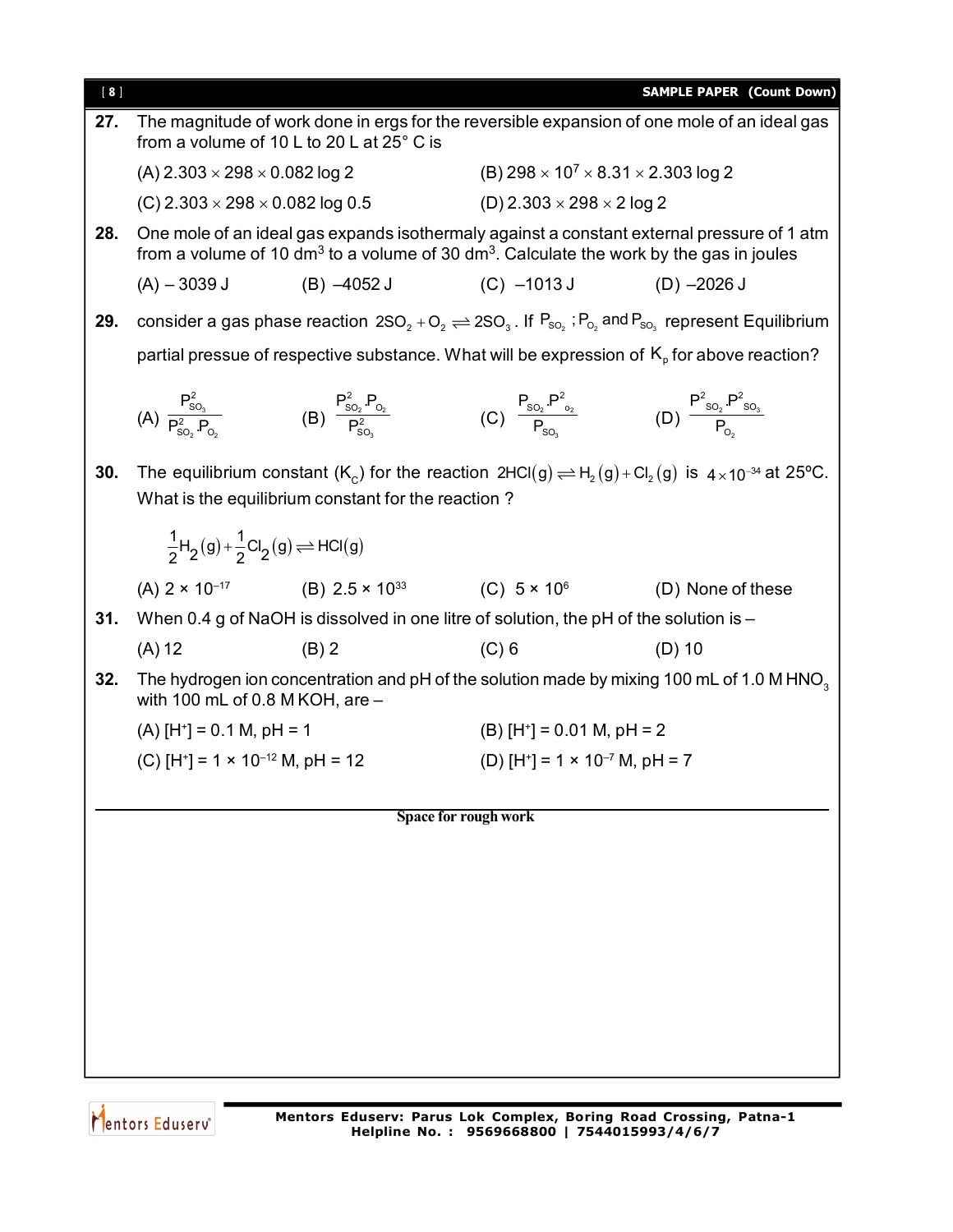

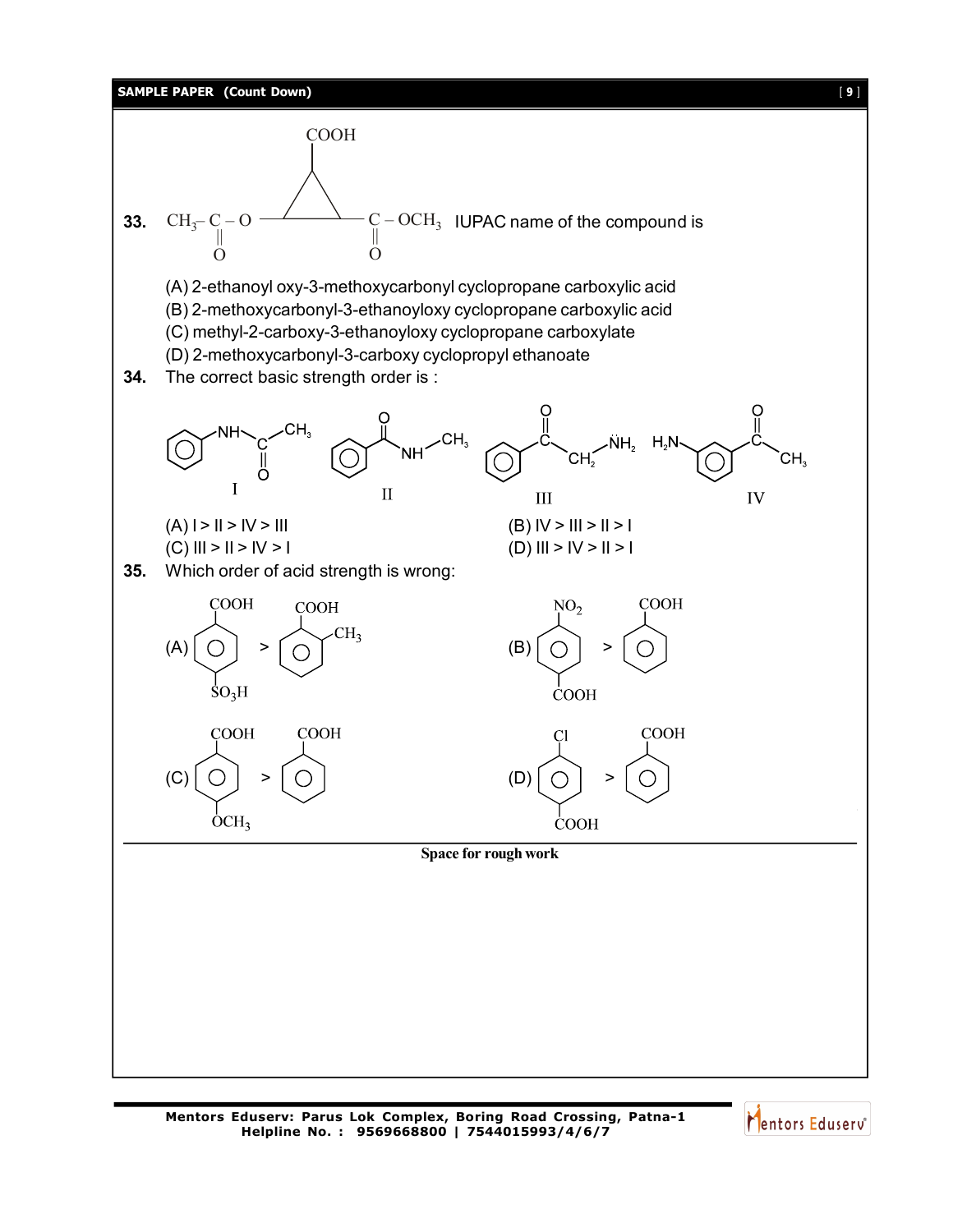

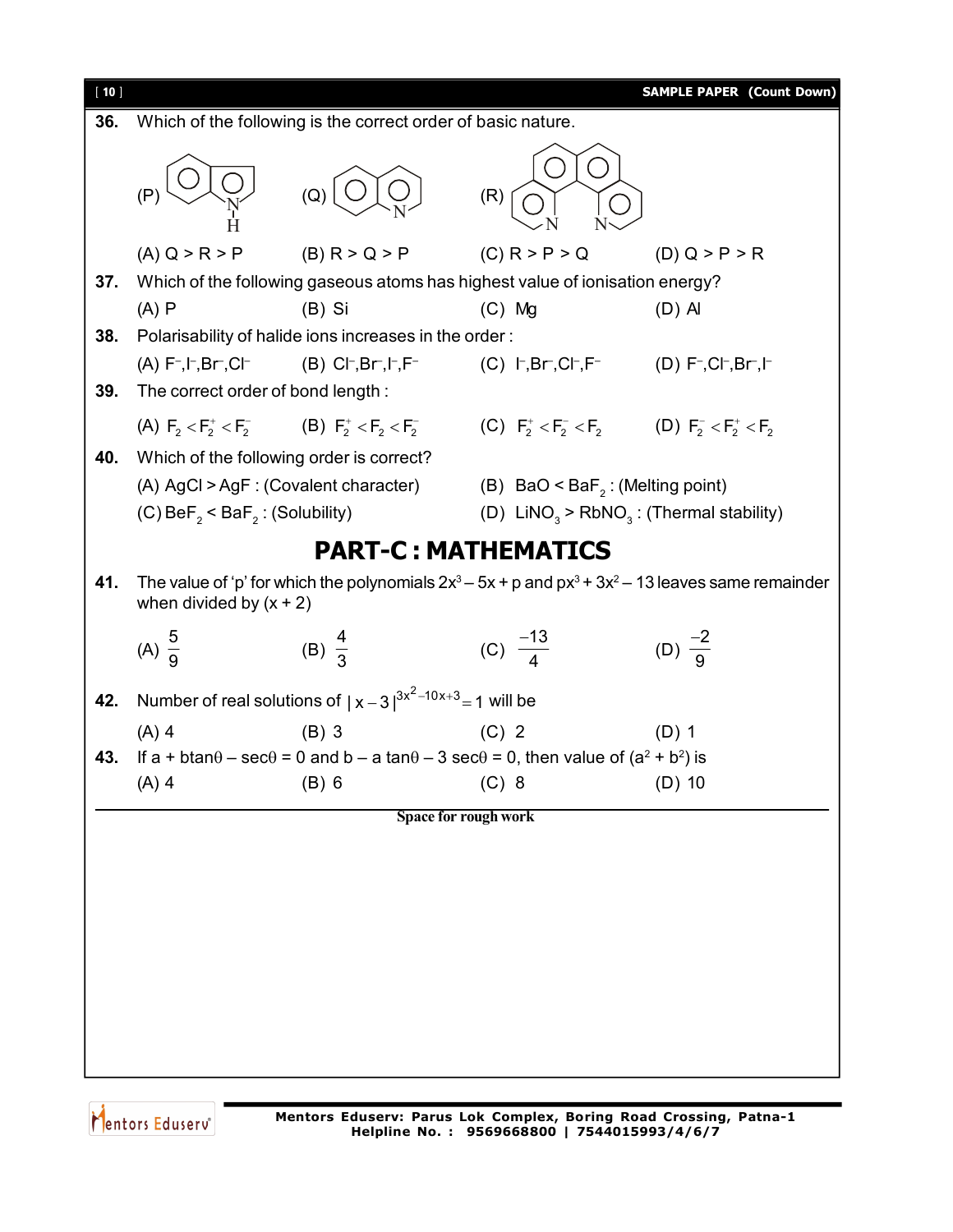## **SAMPLE PAPER (Count Down)** [ **11** ]

| 44. |                                                                                                    | The maximum value of $log_{20}(3\sin x - 4\cos x + 15)$ is equal to:                                                                                                                          |         |                                               |                   |
|-----|----------------------------------------------------------------------------------------------------|-----------------------------------------------------------------------------------------------------------------------------------------------------------------------------------------------|---------|-----------------------------------------------|-------------------|
|     | $(A)$ 1                                                                                            | $(B)$ 2                                                                                                                                                                                       | $(C)$ 3 |                                               | $(D)$ 4           |
| 45. | If $0 < x$ , $y < 2\pi$ , the number of solutions of the system of equations sin x sin y = 3/4 and |                                                                                                                                                                                               |         |                                               |                   |
|     | $cos x cos y = 1/4$ is<br>$(A)$ 0                                                                  | $(B)$ 1                                                                                                                                                                                       | $(C)$ 2 |                                               | $(D)$ infinite    |
|     |                                                                                                    |                                                                                                                                                                                               |         |                                               |                   |
|     |                                                                                                    | 46. If $0 \le x \le \frac{\pi}{2}$ , then the solution of the equation $16^{\sin^2 x} + 16^{\cos^2 x} = 10$ is given by x equal to                                                            |         |                                               |                   |
|     |                                                                                                    | (A) $\frac{\pi}{6}, \frac{\pi}{3}$ (B) $\frac{\pi}{3}, \frac{\pi}{2}$ (C) $\frac{\pi}{6}, \frac{\pi}{2}$ (D) none of these                                                                    |         |                                               |                   |
| 47. | the centroid of the triangle may be :                                                              | If the points (2a, a), (a, 2a) and (a, a) enclose a triangle of area 72 units, then co-ordinates of                                                                                           |         |                                               |                   |
|     | (A) (4, 4)                                                                                         | $(B)$ $(-4, 4)$                                                                                                                                                                               |         | $(C)$ $(12, 12)$ $(D)$ $(16, 16)$             |                   |
| 48. |                                                                                                    | A point 'R' lies on the line segment joining the points $P(4, -3)$ and $Q(-1, 7)$ internally such that<br>5PR = 3PQ. Then the co-ordinates of point 'R' is:                                   |         |                                               |                   |
|     |                                                                                                    | (A) $(1, 3)$ (B) $(3, -2)$ (C) $(1, -4)$ (D) $(-2, 1)$                                                                                                                                        |         |                                               |                   |
| 49. |                                                                                                    | The radius of the circle $x^2 + y^2 - 4x + 2y - 45 = 0$ is                                                                                                                                    |         |                                               |                   |
|     |                                                                                                    | (A) $5\sqrt{2}$ units (B) $4\sqrt{2}$ units (C) $3\sqrt{5}$ units (D) $4\sqrt{5}$ units                                                                                                       |         |                                               |                   |
| 50. | then $d + D$ equals                                                                                | Let a and b represent the length of a right triangle's legs. If d is the diameter of a circle<br>inscribed into the triangle and D is the diameter of a circle circumscribed on the triangle, |         |                                               |                   |
|     | $(A)$ a + b                                                                                        | $(B) 2(a+b)$                                                                                                                                                                                  |         | (C) $\frac{1}{2}(a+b)$ (D) $\sqrt{a^2 + b^2}$ |                   |
| 51. |                                                                                                    | If the segment intercepted by the parabola $y^2 = 4ax$ with the line $lx + my + n = 0$ subtends a                                                                                             |         |                                               |                   |
|     | right angle at the vertex, then                                                                    |                                                                                                                                                                                               |         |                                               |                   |
|     |                                                                                                    | (A) $4a\ell + n = 0$ (B) $4a\ell + 4am + n = 0$ (C) $4am + n = 0$ (D) $a\ell + n = 0$                                                                                                         |         |                                               |                   |
| 52. |                                                                                                    | The latus rectum of the ellipse $9x^2 + 5y^2 = 45$ is                                                                                                                                         |         |                                               |                   |
|     |                                                                                                    |                                                                                                                                                                                               |         |                                               |                   |
|     | (A) $\frac{18}{\sqrt{5}}$                                                                          | (B) $\frac{\sqrt{5}}{40}$                                                                                                                                                                     |         | (C) $\frac{\sqrt{5}}{3}$                      | (D) none of these |
|     |                                                                                                    | Space for rough work                                                                                                                                                                          |         |                                               |                   |
|     |                                                                                                    |                                                                                                                                                                                               |         |                                               |                   |
|     |                                                                                                    |                                                                                                                                                                                               |         |                                               |                   |
|     |                                                                                                    |                                                                                                                                                                                               |         |                                               |                   |
|     |                                                                                                    |                                                                                                                                                                                               |         |                                               |                   |
|     |                                                                                                    |                                                                                                                                                                                               |         |                                               |                   |
|     |                                                                                                    |                                                                                                                                                                                               |         |                                               |                   |
|     |                                                                                                    |                                                                                                                                                                                               |         |                                               |                   |
|     |                                                                                                    |                                                                                                                                                                                               |         |                                               |                   |

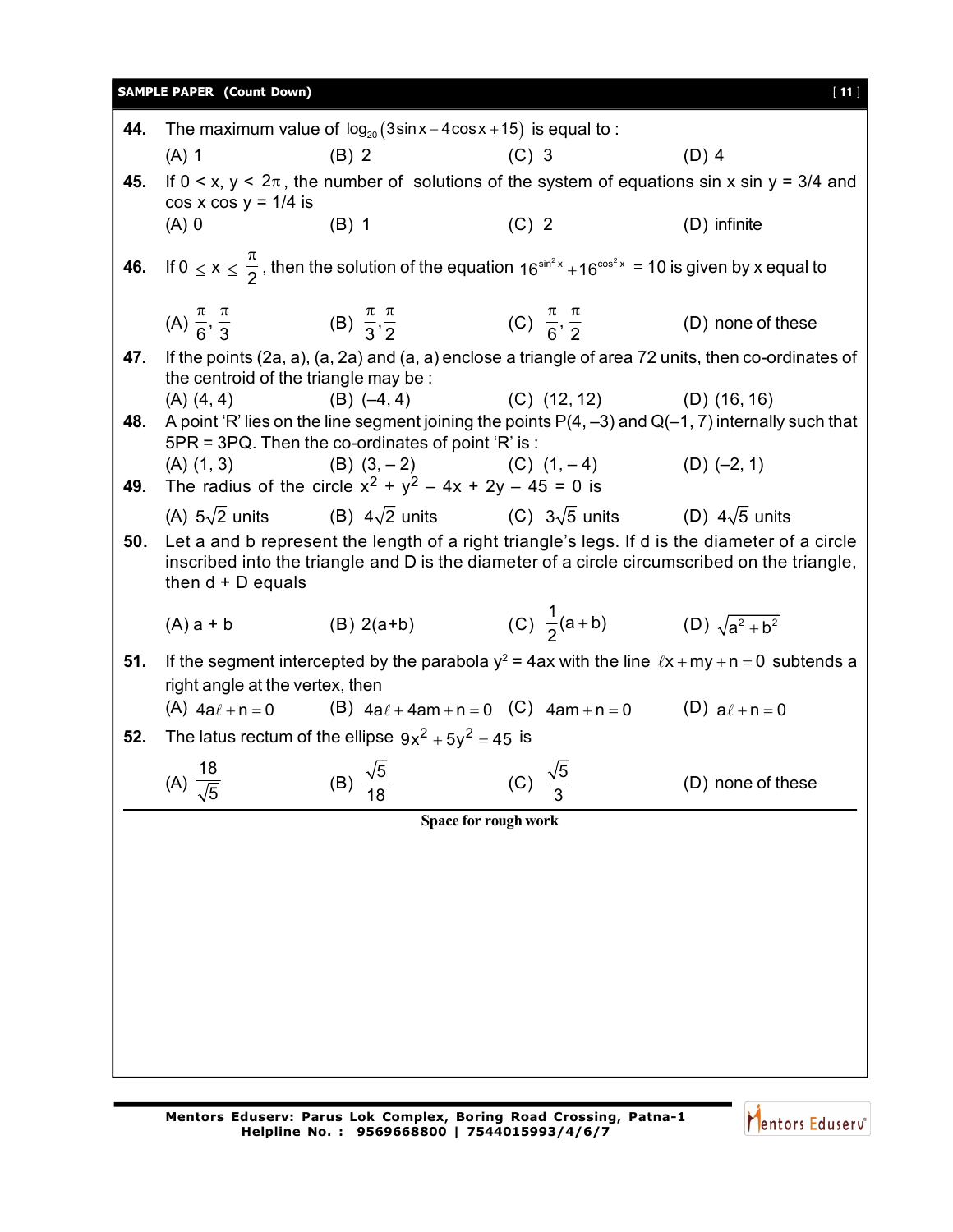| $[12]$ |                         |                                                                                                                                                        |                                                  | <b>SAMPLE PAPER (Count Down)</b>                                                                      |
|--------|-------------------------|--------------------------------------------------------------------------------------------------------------------------------------------------------|--------------------------------------------------|-------------------------------------------------------------------------------------------------------|
| 53.    | and y-axis              |                                                                                                                                                        |                                                  | Equation of the hyperbola passing through the point $(1, -1)$ and having asymptotes x-axis            |
|        |                         | (A) $xy = -1$ (B) $xy = 1$ (C) $x + y = 0$ (D) none of these                                                                                           |                                                  |                                                                                                       |
| 54.    |                         | If $a_1, a_2, a_3, \ldots, a_n, a_{n+1}$ are in A.P., then evaluate :                                                                                  |                                                  |                                                                                                       |
|        |                         | $\left(\frac{1}{a_1 \cdot a_2} + \frac{1}{a_2 \cdot a_3} + \frac{1}{a_3 \cdot a_4} + \dots + \frac{1}{a_n \cdot a_n} + \frac{1}{a_3 \cdot a_4}\right)$ |                                                  |                                                                                                       |
|        |                         | (A) $\frac{n-1}{a_1 \cdot a_{n+1}}$ (B) $\frac{n+1}{a_1 \cdot a_{n+1}}$ (C) $\frac{1}{a_1 \cdot a_{n+1}}$ (D) $\frac{n}{a_1 \cdot a_{n+1}}$            |                                                  |                                                                                                       |
| 55.    | of n is.                |                                                                                                                                                        |                                                  | There are n A.M's between 3 and 54, such that the 8th mean: $(n-2)^{th}$ mean:: 3:5. The value        |
|        | (A) 12                  | (B) 16 (C) 18                                                                                                                                          |                                                  | $(D)$ 20                                                                                              |
| 56.    |                         | If $\alpha$ , $\beta$ are the roots of $x^2 - 2x + 4 = 0$ then $\alpha^5 + \beta^5 =$                                                                  |                                                  |                                                                                                       |
|        | $(A)$ 8                 | $(C)$ 24<br>$(B)$ 32                                                                                                                                   |                                                  | $(D)$ 16                                                                                              |
| 57.    |                         | If each of the roots of $x^2 + x + a = 0$ exceeds a then                                                                                               |                                                  |                                                                                                       |
|        |                         | (A) $a = 1/2$ (B) $a < -1/2$ (C) $a > -1/2$ (D) $a = 2$                                                                                                |                                                  |                                                                                                       |
| 58.    |                         | The conjugate of a complex number is $\frac{1}{i-1}$ . Then that complex number is                                                                     |                                                  |                                                                                                       |
|        |                         | (A) $\frac{1}{i-1}$ (B) $-\frac{1}{i-1}$ (C) $\frac{1}{i+1}$ (D) $-\frac{1}{i+1}$                                                                      |                                                  |                                                                                                       |
| 59.    | be always together?     |                                                                                                                                                        |                                                  | In how many ways can 10 books be arranged in a shelf so that a particular pair of books shall         |
|        | (A) 8!                  |                                                                                                                                                        | (B) 9!<br>(C) $2 \times 8!$<br>(D) $2 \times 9!$ |                                                                                                       |
| 60.    |                         |                                                                                                                                                        |                                                  | The ratio of the coefficient of $x^n$ in the expansion of $(1 + x)^{2n}$ and $(1 + x)^{2n-1}$ will be |
|        | $(A) 1 : 2$ $(B) 2 : 1$ |                                                                                                                                                        | $(C) 3:1$ $(D) 1:3$                              |                                                                                                       |
|        |                         |                                                                                                                                                        | Space for rough work                             |                                                                                                       |
|        |                         |                                                                                                                                                        |                                                  |                                                                                                       |
|        |                         |                                                                                                                                                        |                                                  |                                                                                                       |
|        |                         |                                                                                                                                                        |                                                  |                                                                                                       |
|        |                         |                                                                                                                                                        |                                                  |                                                                                                       |
|        |                         |                                                                                                                                                        |                                                  |                                                                                                       |
|        |                         |                                                                                                                                                        |                                                  |                                                                                                       |
|        |                         |                                                                                                                                                        |                                                  |                                                                                                       |
|        |                         |                                                                                                                                                        |                                                  |                                                                                                       |
|        |                         |                                                                                                                                                        |                                                  |                                                                                                       |